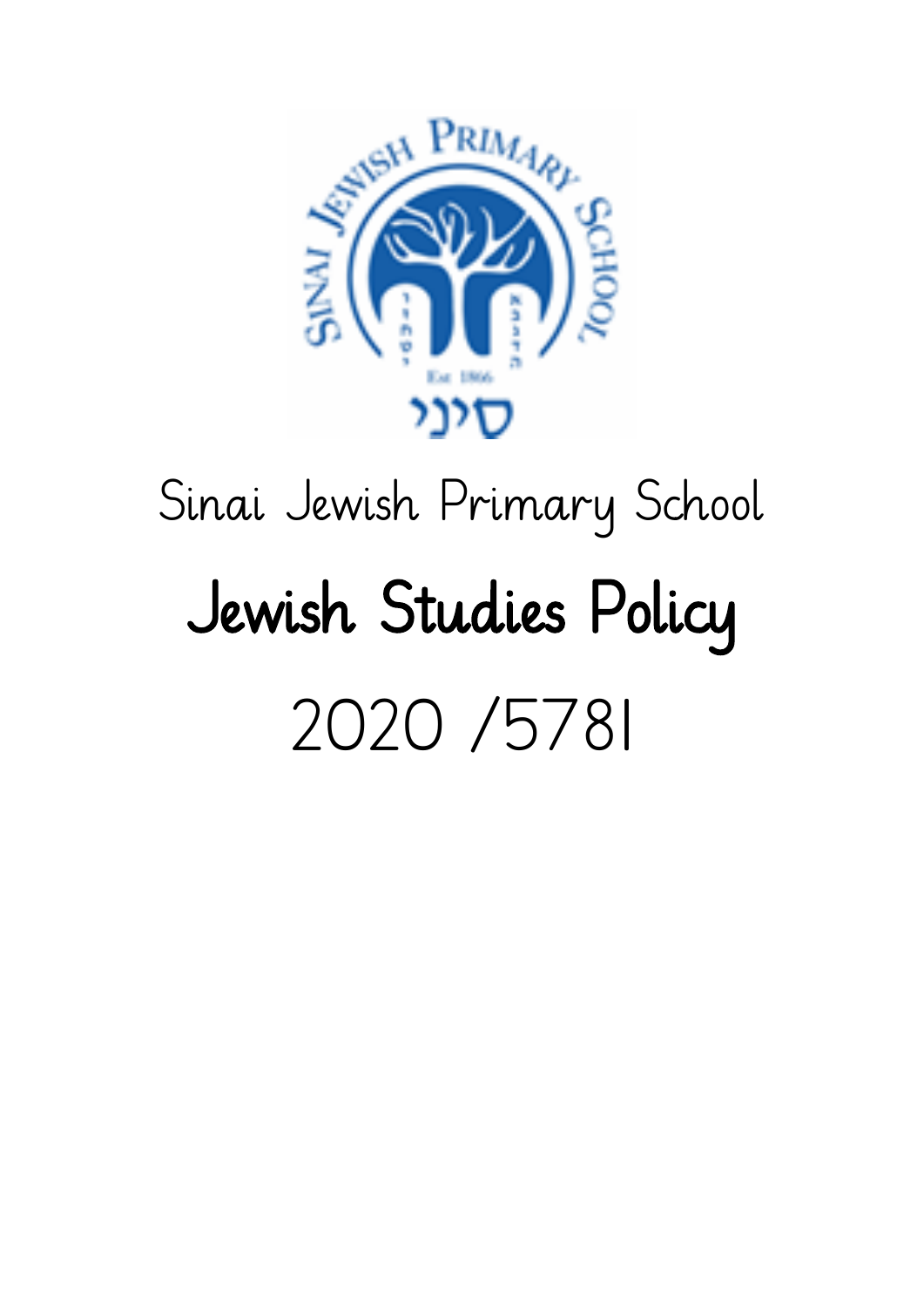## **Principles and Aims**

As a United Synagogue school that embraces both orthodoxy and modernity, we seek to provide a formal and informal Jewish education that blends an authentic, immersive and enriching experience with a sensitive understanding of the wider culture in which our pupils live.

We aim to nurture children who are committed to and involved in Jewish practice, ethics and traditions and to immerse them in our Jewish beliefs and values so they are motivated as lifelong Jewish learners. We aspire to develop confident Hebrew readers who acquire knowledge and textual skills through the study of selected classical texts. Our purpose is to create responsible Jewish citizens, who play an active role in the Jewish and wider community and who take pride in their commitment to Israel.

## **Statement on Jewish Personal and Spiritual Development**

All schools that follow the National Curriculum will be able to provide opportunities for pupils to grow personally and spiritually. A Jewish school will provide a particular context for this growth through the wisdom and tenets of Judaism. Sinai pupils recite Tefillah every day. The singing is uplifting; the discussions are appropriately spiritual, personal and relevant. Over time and in a natural way, pupils discover the value of making a daily connection to God.

Weekly Parashah lessons include an age appropriate middah that emerges from the storyline. Pupils are inspired by the actions of biblical personalities and learn about the relationship they had with G-d. Using this as the reference point, pupils learn to engage in self-reflection, discover the value of sharing with others their understanding of their own life experiences and start to forge their own relationship with God.

Experiencing the weekly Oneg Shabbat and celebrations of the Chagim in school present an opportunity for pupils to learn that we make 'time' and 'place' special; that we belong to a community and to a people with a shared history ; that we cherish a connection to Israel. Pupils learn about God's role in the development of the Jewish People and begin to develop an appreciation of His role in people's individual lives.

The teaching of RE and British Values throughout the school ensures that our pupils develop an awareness that, in a world created by God, we are required to show respect for all of humanity and a sense of responsibility for the world that we all share.

## **Curriculum**

The JS curriculum occupies 25% of each week's timetable across the school. This comprises:

- One JS lesson per day\*:
	- o Nursery: 25 mins per group
	- o Reception: 45 mins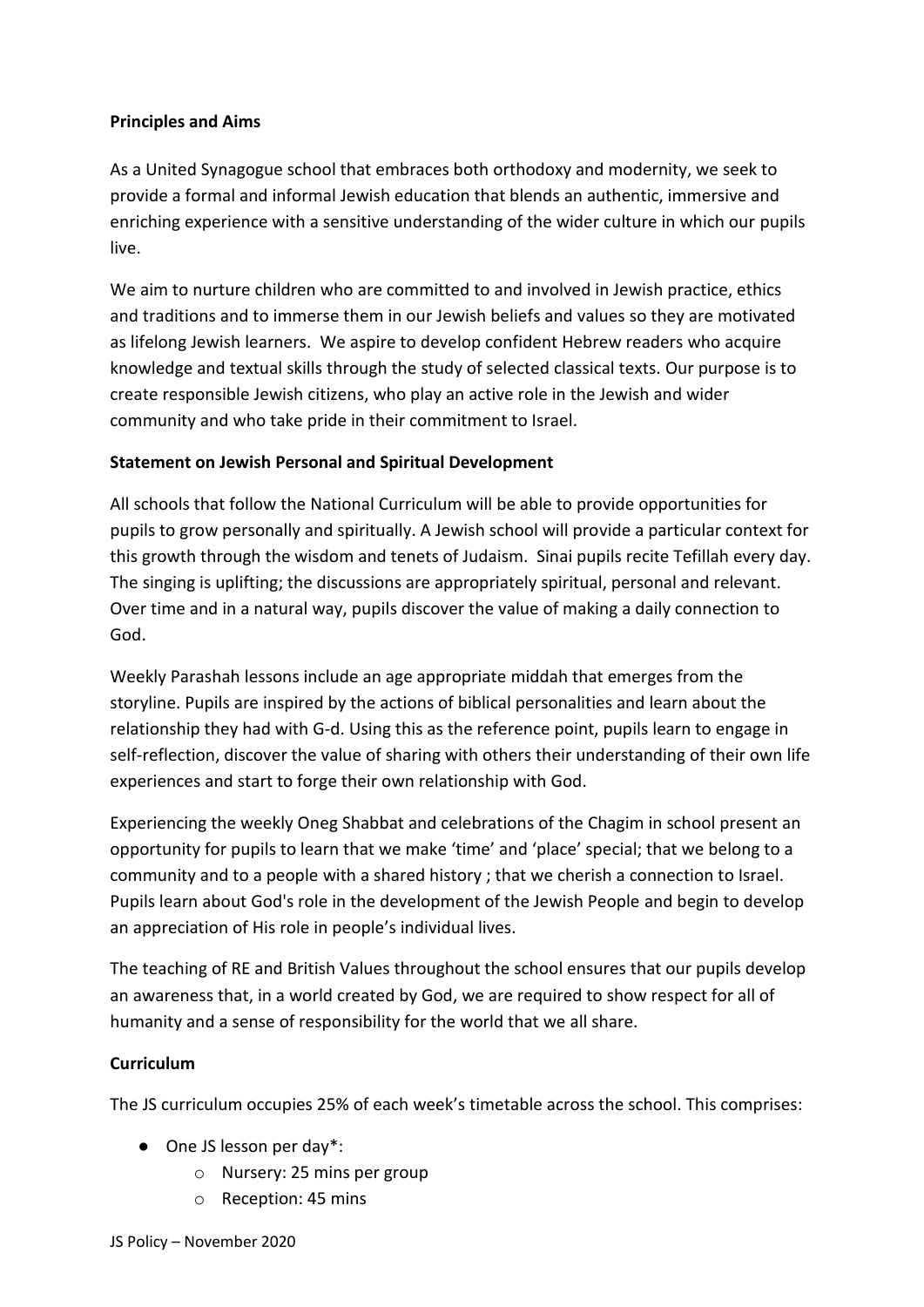- $\circ$  KS1: 45 mins
- o KS2: 45/60 mins
- Daily Tefillah (15 mins)
- Daily Birkat HaMazon (10–15 mins)
- Weekly Friday Oneg Shabbat (30 mins)

\*On Fridays for duration of winter timetable -Tefillah and Oneg only

The school's Jewish Studies curriculum seeks to transmit Jewish values, knowledge and skills, thus ensuring that pupils are well equipped and motivated to continue their studies and their Jewish way of life. This is achieved through both formal and informal learning.

# **Formal Education**

The formal curriculum comprises the study of four areas of learning which are:

- Hebrew Reading, Writing and Language (using modern Israeli pronunciation)
- Torah
- Jewish Living
- Tefillah

# Hebrew Reading, Writing and Language (using modern Israeli pronunciation)

- In EYFS, Hebrew language is introduced through song, games and activities.
- In Reception and KS1, Hebrew Reading is taught using the Aleph Champ programme. In KS2, a progressive succession of different established programmes and digital resources is used to enhance Hebrew Reading: Aleph Champ Brown and Grey, the JCP Chumash Curriculum, Tal Am, and Israeli programmes such as Shetef Kriah, Gamba, Iton Bereshit and Aggadah.
- In Year 3, pupils start to develop their ability to read Siddur texts. They also learn to write and read cursive script Hebrew letters.
- From Year 4, Rashi script reading can be introduced when appropriate.
- Chumash Studies focus on parshiot from Chumash Bereshit (Years  $3 6$ ) and may extend to Chumash Shemot (Year 6).

## Torah

- Nursery Year 6 learn the weekly Parashah and its related middah, in accordance with the JCP Curriculum and guidance.
- In Chumash Studies, Years 3 6 learn from Chumash Bereshit; Year 6 may also go on to study parts of Chumash Shemot. Lessons are planned using the JCP Curriculum and guidance.
- In the last term of Year 6, pupils learn Nach (Nevi'im Rishonim) using material written and developed by department staff internally within the school.

## Jewish Living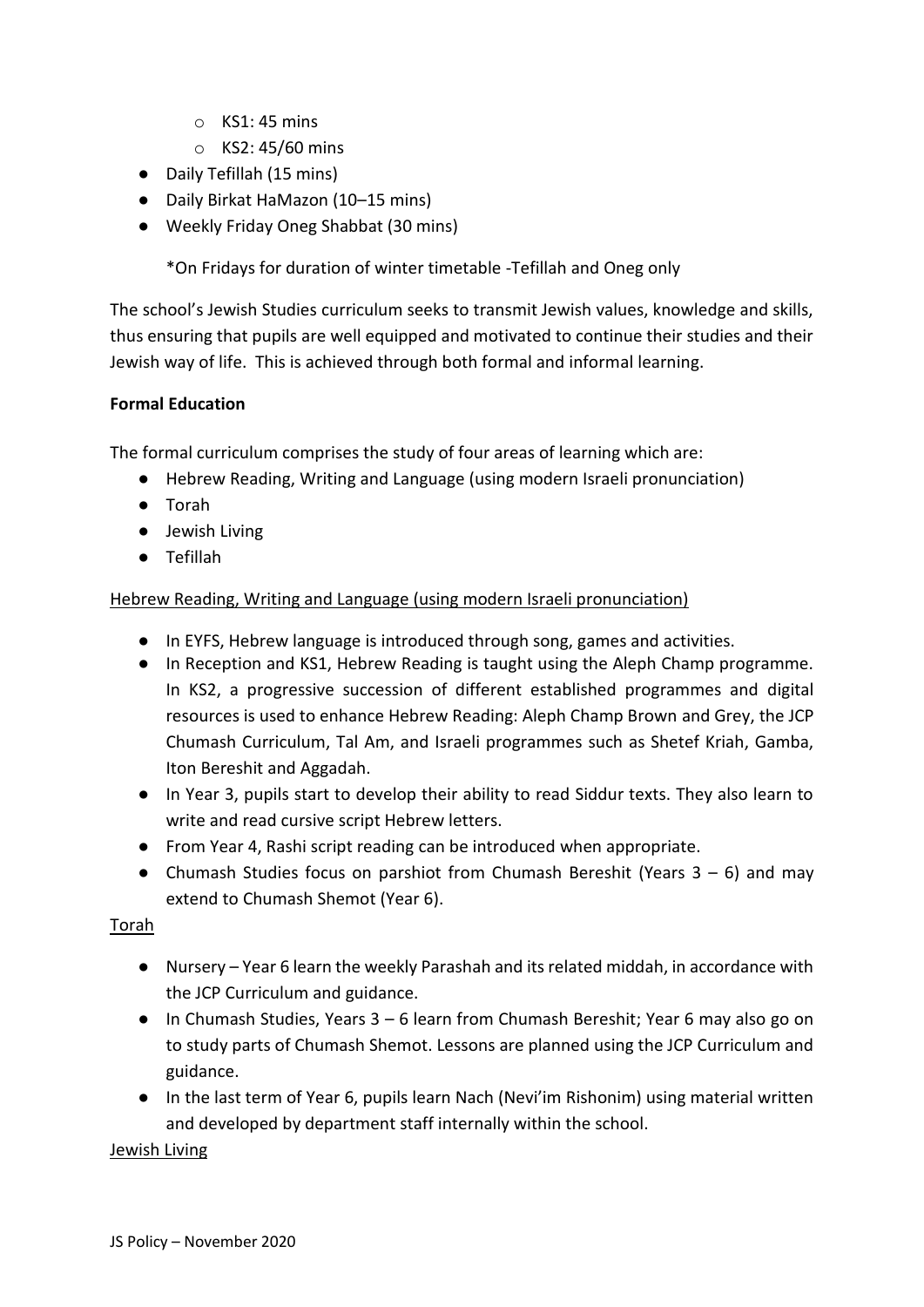- This includes Chagim, two Jewish Living Skills Weeks (one on Kashrut and one on Shabbat), and an array of informal experiences (see list below), provided across the school from Nursery to Year 6.
- The formal aspects of Jewish Living are taught using Curriculum Maps and material written and developed by department staff internally within the school.

# Tefillah

- This includes daily morning prayers and daily Birkat HaMazon across the school, from Nursery to Year 6, using a Curriculum Map and Learning Objectives written and developed by department staff internally within the school.
- The progress made by pupils is reflected in the Siddur designated for use by different age groups. In Reception, the Siddur Yonah Big Book is used; in Year 1, each pupil uses a school-owned copy of Siddur Yonah; in Years 2 – 5, pupils use the Shevet Asher Tribe Siddur; in Year 6, pupils use the Koren NCSY Siddur Tribe Edition.
- In KS2, an additional timetabled opportunity may be provided each week during summer timetable for the study of Tefillah, the content of which is guided by the JCP Curriculum Aims of Tefillah.

A clear, easy-to-follow Overview has been formulated for each of the four areas of learning, which addresses the curriculum for each Year Group.

Each Overview provides the curriculum outline for the year (the long-term plans). JS teachers use the Overviews to plan for the medium term (half-termly) and for the short term (weekly plans).

Nursery and Reception plan in accordance with the EYFS areas of learning.

- Homework:
	- o In line with school policy, no written homework is set.
	- o Hebrew Reading material is sent home weekly for pupils to develop their accuracy and fluency. Pupils are expected to practise three times per week for 5 - 10 minutes per session. Parents are requested to complete and sign a Record Card. In Reception, activities are given to develop confidence in basic reading skills; in KS1, Aleph Champ material is practised; in KS2, material produced by the school is practised.
	- o A weekly Parashah sheet is sent home for all pupils, individually created for each Year Group, to use as a review of the classroom learning and to trigger further discussion with parents about the relevant 'middah'.

## **Informal Education**

*Nb. During the Academic year 2020/21 activities may be adapted or restricted due to Covid 19 risk mitigation measures*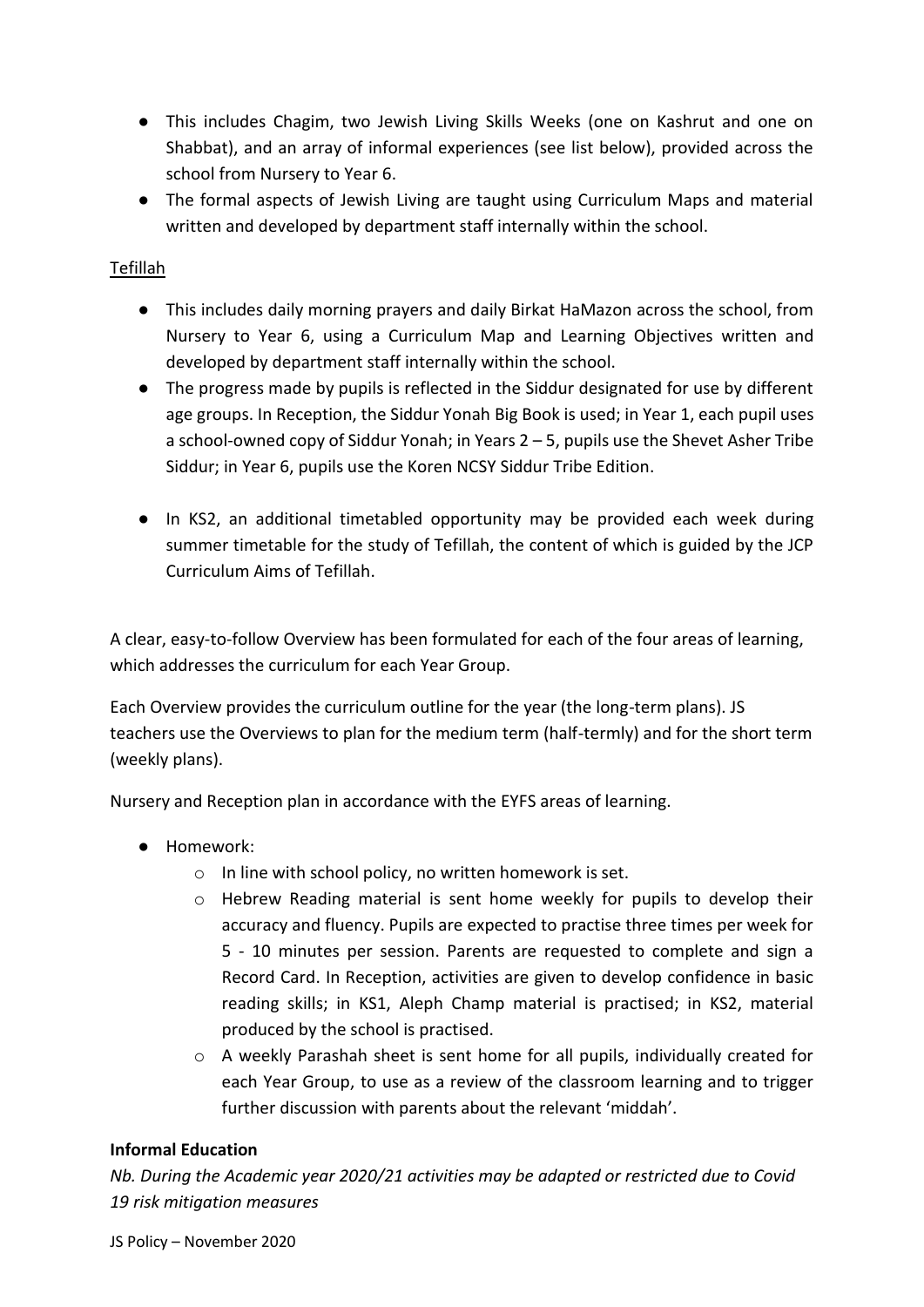We seek multiple ways to instil a love of Judaism as well as to provide practice in the skills that pupils will need to participate in Jewish rituals. Informal learning experiences and celebrations enhance the Jewish life of the school and extend and enrich our pupils' Jewish knowledge and understanding.

## **Whole school**

- $\triangleright$  Sefer Torah assembly for Year 1 Year 6 in each half-term
- ⮚ Weekly Oneg Shabbat for each Year Group
- $\triangleright$  Year 1 Year 6 assemblies including Hebrew songs immediately prior to each Chag
- $\triangleright$  Sukkah visits including use of Arba Minim
- $\triangleright$  Whole school Chanukah candle-lighting
- $\triangleright$  Purim whole day celebrations across the school
- $\triangleright$  Pesach Model Sedarim for each Class or Year Group
- $\triangleright$  Yom Ha'Atzma'ut whole day celebrations across the school
- $\triangleright$  Practical resource-making before each Chag, eg chanukiyah making, hamentaschen baking

#### **Class**

- $\triangleright$  Reception Show to celebrate Jewish Studies achievements
- $\triangleright$  Year 1 Chaggigat HaSiddur
- ⮚ Year 3 Chaggigat HaChumash
- $\triangleright$  Year 5 residential Shabbat experience
- $\triangleright$  Year 5 Etgar Inter Schools Challenge
- $\triangleright$  Year 6 Sivum

## **Miscellaneous**

- $\triangleright$  Regular Tzivos Hashem Craft workshops include: Shofar workshop (Rosh Hashanah), Olive press workshop (Chanukah), Matza bakery (Pesach), Sofrut workshop and Kashrut Workshop
- $\triangleright$  Charity initiatives
- $\triangleright$  Israeli dancing lunchtime club
- $\triangleright$  School choir
- $\triangleright$  Visits by Tribe, Bnei Akiva, Maccabi, GIFT, US Rabbis

#### **Monitoring and Responsibilities**

All teachers, both JS and Secular, are responsible for implementing this policy. The Headteacher and Leader for JS will be responsible for monitoring the policy and it will be reviewed regularly in consultation with staff and the JS Governors.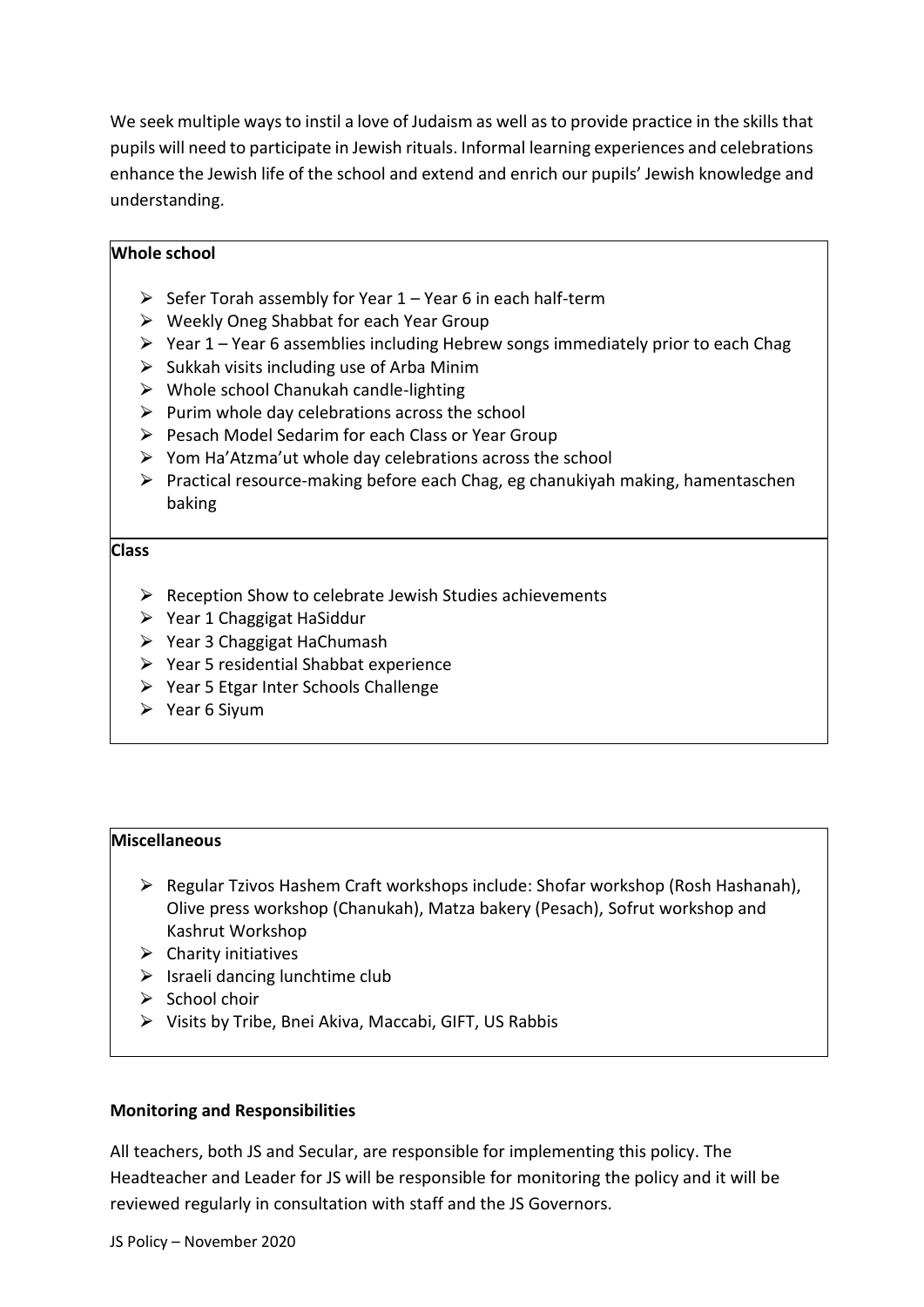## **Teaching and Learning**

The JS department has a comprehensive monitoring schedule which assesses teaching and learning once each half term. This includes planning scrutinies, book scrutinies, lesson observations and performance management meetings and reviews, comparable to all that takes place for Class Teachers.

## **Continuing Professional Development (CPD)**

JS staff complete an annual schedule of continuing professional development through weekly JS Meetings, weekly INSETs (both whole school and JS), the annual LSJS National Conference for Primary Kodesh Teachers and through JCP Chumash training. In 2020 - 2021, further development of the current JS interactive provision will be made possible through training in the use of online tools and the creation of online resources through the JI Prime Silver scheme.

## **Assessment and Pupil Progress**

Pupils are regularly assessed in a variety of ways within each strand of the curriculum. All assessments are moderated by the relevant curriculum lead or the JS lead. Assessments provide data for tracking pupil progress and feedback is given to parents on their child's progress during the year through the Parents' Evenings held at the end of the Autumn and Spring Terms and through the annual end of year report.

## **Cross-curricular elements**

JS staff incorporate the School's PSHE policy, promoting respect and understanding of diverse communities and religions. This is complemented by the School's RE policy which introduces pupils to important information about world religions, allowing for the development of accepting difference. Within JS lessons, Jewish Studies teachers seek to explain the differences of customs among Jewish groups, such as Sephardim and Ashkenazim. Opportunities for cross-curricular linking within the National Curriculum are identified whenever possible (both by JS teachers linking to the National Curriculum and Class Teachers linking to JS). Where possible, joint planning is done with JS for focussed days such as a Roman Day and an Egyptian Day.

#### **Parental Partnership**

Parents are encouraged to be involved with their child's Jewish education and the school offers a range of opportunities for parents to support and join in with their children's learning and experience of Jewish events. Currently this is done through:

- Tribe events
- Parental/carer participation at Tefillah, Oneg Shabbat, Chaggim assemblies and end of year shows in the Nursery
- Chagigat HaSiddur/HaChumash ceremonies
- SEED's Generation Sinai (annual parent-child learning programme pre-Shavuot)
- Model Sedarim